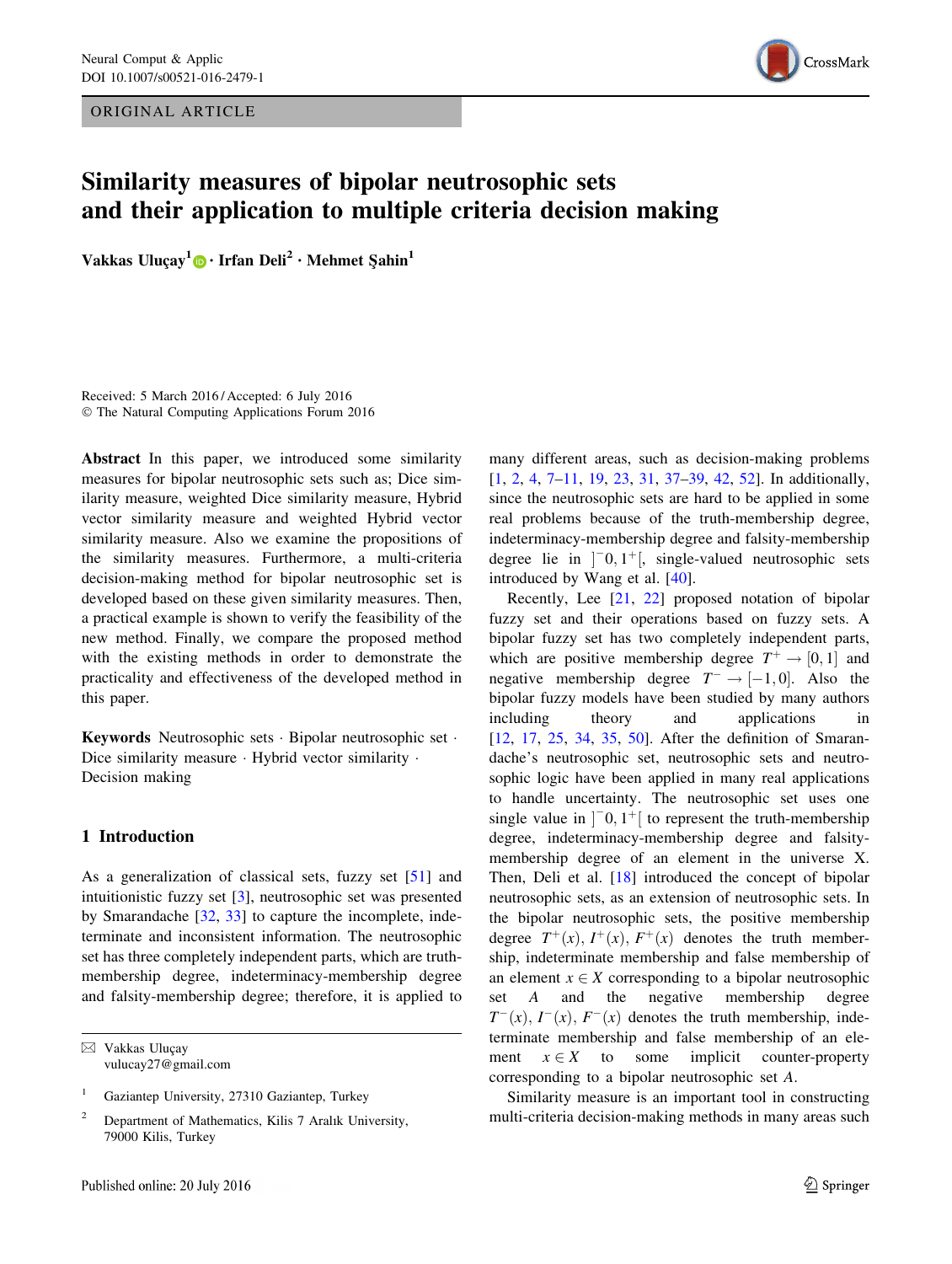as medical diagnosis, pattern recognition, clustering analysis, decision making and so on. Similarity measures under all sorts of fuzzy environments including single-valued neutrosophic environments have been studied by many researchers in [[5,](#page-8-0) [6](#page-8-0), [13,](#page-8-0) [14](#page-8-0), [15](#page-8-0), [20–24,](#page-8-0) [26](#page-8-0)–[30,](#page-8-0) [43–49](#page-9-0)]. Also, Deli and Subas's  $[16]$  $[16]$  and Sahin et al.  $[36]$  $[36]$  presented some similarity measures on bipolar neutrosophic sets based on correlation coefficient similarity measure and Jaccard vector similarity measure of neutrosophic set and applied to a decision-making problem, respectively. This paper is constructed as follows. In Sect. 2, some basic definitions of neutrosophic sets and bipolar neutrosophic sets are introduced. In Sect. [3,](#page-2-0) we propose some similarity measures for bipolar neutrosophic sets such as; Dice similarity measure, weighted Dice similarity measure, Hybrid vector similarity measure and weighted Hybrid vector similarity measure and investigate their several properties. In Sect. [4,](#page-5-0) a multi-criteria decisionmaking method for bipolar neutrosophic set is developed based on these given similarity measures and a practical example is given. In Sect. [5,](#page-7-0) we compare the proposed method with the existing methods in order to demonstrate the practicality and effectiveness of the developed method in this paper. In Sect. [6](#page-8-0), the conclusions are summarized.

## 2 Preliminary

In the section, we give some concepts related to neutrosophic sets and bipolar neutrosophic sets.

**Definition 1** [\[32](#page-8-0)] Let E be a universe. A neutrosophic set A over  $E$  is defined by

$$
A = \{ \langle x, (T_A(x), I_A(x), F_A(x)) \rangle : x \in E \}.
$$

where  $T_A(x)$ ,  $I_A(x)$  and  $F_A(x)$  are called truth-membership function, indeterminacy-membership function and falsitymembership function, respectively. They are, respectively, defined by

$$
T_A:E\to ]^-0,1^+[, \quad I_A:E\to ]^-0,1^+[, \quad F_A:E\to ]^-0,1^+[
$$

such that  $0^- \leq T_A(x) + I_A(x) + F_A(x) \leq 3^+$ .

**Definition 2** [[40\]](#page-9-0) Let  $E$  be a universe. A single-valued neutrosophic set (SVN-set)  $A$  over  $E$  is defined by

$$
A = \{ \langle x, (T_A(x), I_A(x), F_A(x)) \rangle : x \in E \}.
$$

where  $T_A(x)$ ,  $I_A(x)$  and  $F_A(x)$  are called truth-membership function, indeterminacy-membership function and falsitymembership function, respectively. They are respectively defined by

$$
T_A: E \to [0,1], \quad I_A: E \to [0,1], \quad F_A: E \to [0,1]
$$

such that  $0 \le T_A(x) + I_A(x) + F_A(x) \le 3$ .

**Definition 3** [\[18](#page-8-0)] A bipolar neutrosophic set(BNS) A in X is defined as an object of the form

$$
A = \{ \langle x, T^+(x), I^+(x), F^+(x), T^-(x), I^-(x), F^-(x) \rangle : x \in X \}.
$$

where

$$
T^+, I^+, F^+ : E \to [0, 1], T^-, I^-, F^- : X \to [-1, 0].
$$

The positive membership degree  $T^+(x)$ ,  $I^+(x)$ ,  $F^+(x)$ denotes the truth membership, indeterminate membership and false membership of an element  $x \in X$  corresponding to a bipolar neutrosophic set A and the negative membership degree  $T^-(x)$ ,  $I^-(x)$ ,  $F^-(x)$  denotes the truth membership, indeterminate membership and false membership of an element  $x \in X$  to some implicit counter-property corresponding to a bipolar neutrosophic set A.

**Definition 4** [[18\]](#page-8-0) Let  $A_1 = \langle x, T_1^+(x), I_1^+(x), F_1^+(x),$  $T_1^-(x)$ ,  $I_1^-(x)$ ,  $F_1^-(x)$  and  $A_2 = \langle x, T_2^+(x), I_2^+(x)$ ,  $F_2^+(x)$ ,  $T_2^-(x)$ ,  $T_2^-(x)$ ,  $F_2^-(x)$  be two BNSs in a universe of discourse X. Then the following operations are defined as follows:

- 1.  $A_1 = A_2$  if and only if  $T_1^+(x) = T_2^+(x)$ ,  $I_1^+(x) = I_2^+(x)$ ,  $F_1^+(x) = F_2^+(x)$  and  $T_1^-(x) = T_2^-(x)$ ,  $I_1^-(x) = I_2^-(x)$ ,  $F_1^-(x) = F_2^-(x)$ .
- 2.  $A_1 \cup A_2 = {\langle x, max(T_1^+(x), T_2^+(x)),$  $\frac{I_1^+(x)+I_2^+(x)}{2}$ , min $(F_1^+(x),F_2^+(x)),$  min $(T_1^-(x),T_2^-(x)),$  $\frac{I_1^-(x)+I_2^-(x)}{2}$ , max $(F_1^-(x),F_2^-(x))\}\forall x\in X$ .

3. 
$$
A_1 \cap A_2 = \{ \langle x, min(T_1^+(x), T_2^+(x)),
$$
  
\n $\frac{I_1^+(x) + I_2^+(x)}{2}, max(F_1^+(x), F_2^+(x)), max(T_1^-(x),$   
\n $T_2^-(x)), \frac{I_1^-(x) + I_2^-(x)}{2}, min(F_1^-(x), F_2^-(x))) \} \forall x \in X.$ 

- 4.  $A^c = \{ \langle x, 1 T_A^+(x), 1 I_A^+(x), 1 F_A^+(x), 1 T_A^-(x), \rangle \}$  $1 - I^-_A(x), 1 - F^-_A(x) \rangle \}$
- 5.  $A_1 \subseteq A_2$  if and only if  $T_1^+(x) \leq T_2^+(x)$ ,  $I_1^+(x) \leq I_2^+(x)$ ,  $F_1^+(x) \geq F_2^+(x)$  and  $T_1^-(x) \geq T_2^-(x)$ ,  $I_1^-(x) \geq I_2^-(x)$ ,  $F_1^-(x) \leq F_2^-(x)$ .

**Definition 5** [\[45](#page-9-0)] Let  $A = \langle T_A(x_i), I_A(x_i), F_A(x_i) \rangle$  and  $B = \langle T_B(x_i), I_B(x_i), F_B(x_i) \rangle$  be two SVNSs in a universe of discourse  $X = (x_1, x_2, \ldots, x_n)$ . Then Dice similarity measure between SVNSs A and B in the vector space is defined as follows: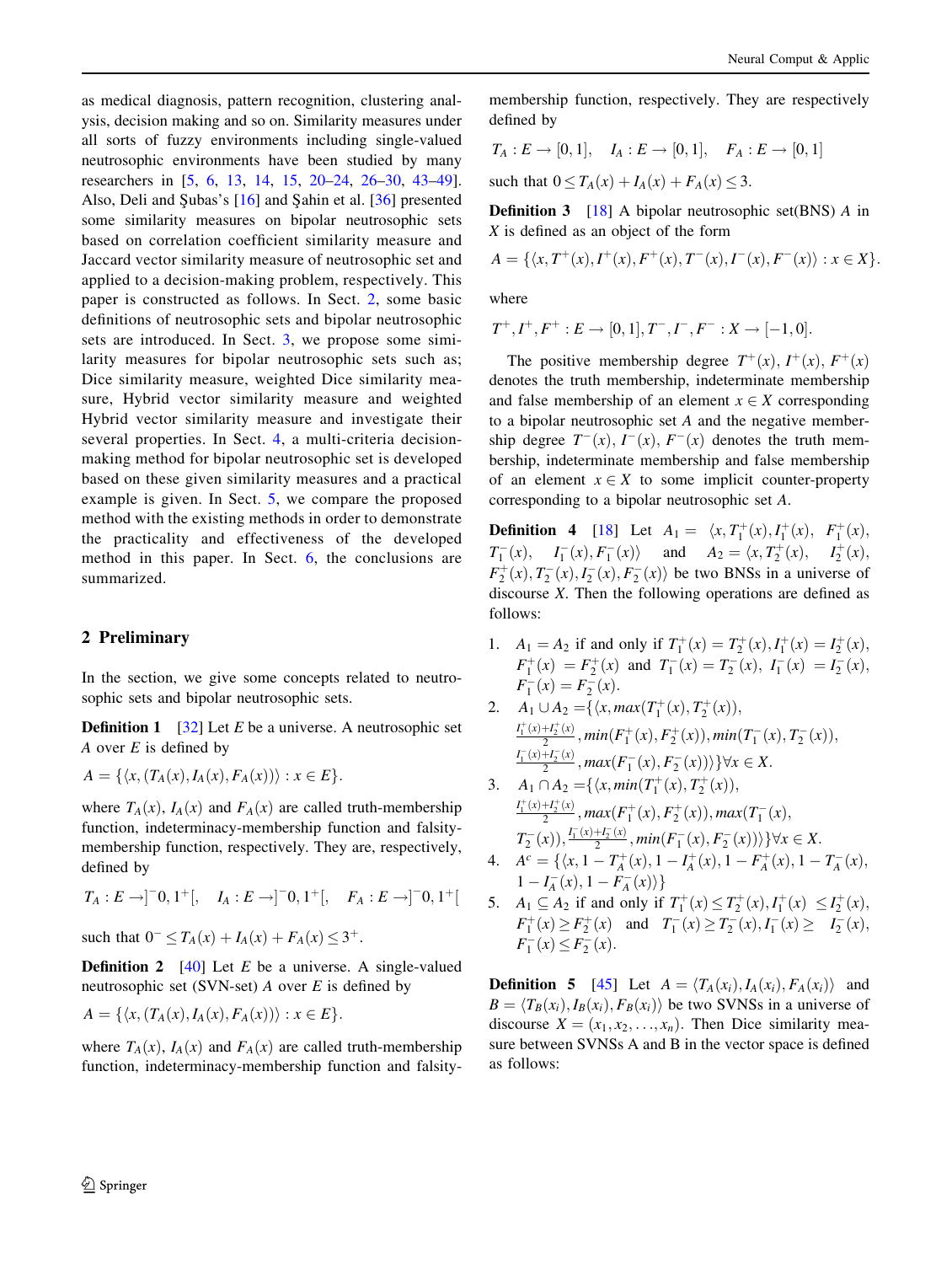<span id="page-2-0"></span>
$$
D(A,B) = \frac{1}{n} \sum_{i=1}^{n} \times \left( \frac{2(T_A(x_i)T_B(x_i) + I_A(x_i)I_B(x_i) + F_A(x_i)F_B(x_i))}{\left[ ((T_A)^2(x_i) + (I_A)^2(x_i) + (F_A)^2(x_i)) + ((T_B)^2(x_i) + (I_B)^2(x_i) + (F_B)^2(x_i)) \right]} \right)
$$

It satisfies the following properties:

- 1.  $0 \leq D(A, B) \leq 1;$
- 2.  $D(A, B) = D(B, A);$
- 3.  $D(A, B) = 1$  for  $A = B$  i.e.  $T_A(x_i) = T_B(x_i)$ ,  $I_A(x_i) =$  $I_B(x_i), F_A(x_i) = F_B(x_i)$   $(i = 1, 2, \ldots, n)$   $\forall x_i (i = 1, 2, \ldots, n)$  $\ldots$ ,  $n) \in X$ .

**Definition 6** [\[29](#page-8-0)] Let  $A = \langle T_A(x_i), I_A(x_i), F_A(x_i) \rangle$  and  $B = \langle T_B(x_i), I_B(x_i), F_B(x_i) \rangle$  be two SVN-sets in a universe of discourse  $X = (x_1, x_2, \ldots, x_n)$ . Then

## 3 Similarity measures of bipolar neutrosophic sets

In this section, we introduce some similarity measures for bipolar neutrosophic sets including Dice similarity measure, weighted Dice similarity measure, Hybrid vector similarity measure and weighted Hybrid vector similarity measure by extending the studies in [\[29](#page-8-0), [45\]](#page-9-0).

**Definition** 7 Let  $A = \langle T_A^+(x_i), I_A^+(x_i), F_A^+(x_i), T_A^-(x_i),$  $I_A^-(x_i), F_A^-(x_i)$  and  $B = \langle T_B^+(x_i), I_B^+(x_i), F_B^+(x_i), T_B^-(x_i),$ 

$$
E(X, Y) = \lambda \left( \frac{2(T_A(x_i)T_B(x_i) + I_A(x_i)I_B(x_i) + F_A(x_i)F_B(x_i))}{\left[\left((T_A)^2(x_i) + (I_A)^2(x_i) + (F_A)^2(x_i)\right) + ((T_B)^2(x_i) + (I_B)^2(x_i) + (F_B)^2(x_i))\right]}\right) + (1 - \lambda) \left( \frac{T_A(x_i)T_B(x_i) + I_A(x_i)I_B(x_i) + F_A(x_i)F_B(x_i)}{\left[\sqrt{\left((T_A)^2(x_i) + (I_A)^2(x_i) + (F_A)^2(x_i)\right) \cdot \sqrt{\left((T_B)^2(x_i) + (I_B)^2(x_i) + (F_B)^2(x_i)\right)}\right]}\right)
$$

It satisfies the following properties:

- 1.  $0 \leq D(A, B) \leq 1$ ;
- 2.  $D(A, B) = D(B, A);$
- 3.  $D(A, B) = 1$  for  $A = B$  i.e.

 $I_B^-(x_i), F_B^-(x_i)$  be two BNSs in the set  $X = \{x_1, x_2, ..., x_n\}.$ Then, Dice similarity measure between BNS A and B, denoted  $D(A, B)$ , is defined as;

:

$$
D(A,B) = \frac{1}{n} \sum_{i=1}^{n} \left( \frac{\left[ (T_A^+(x_i)T_B^+(x_i) + I_A^+(x_i)I_B^+(x_i) + F_A^+(x_i)F_B^+(x_i)) - (T_A^-(x_i)T_B^-(x_i) + I_A^-(x_i)I_B^-(x_i) + F_A^-(x_i)F_B^-(x_i)) \right]}{\left[ ((T_A^+)^2(x_i) + (I_A^+)^2(x_i) + (F_A^+)^2(x_i)) + ((T_B^+)^2(x_i) + (I_B^+)^2(x_i) + (F_B^+)^2(x_i)) \right]} \right)
$$
  
-
$$
-( (T_A^-)^2(x_i) + (I_A^-)^2(x_i) + (F_A^-)^2(x_i)) - ((T_B^-)^2(x_i) + (I_B^-)^2(x_i) + (F_B^-)^2(x_i))
$$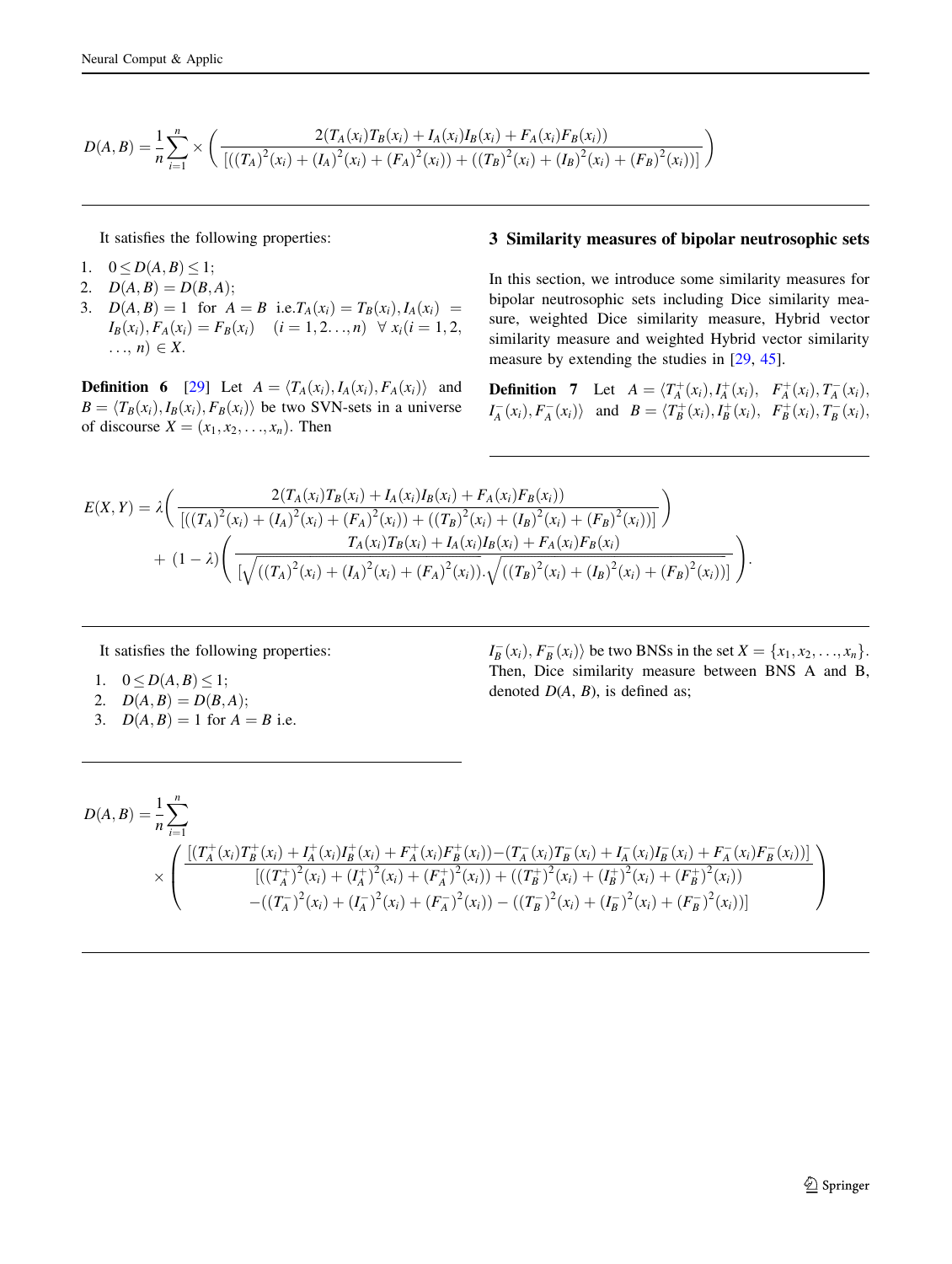*Example 1* Suppose that  $A = \langle 0.5, 0.2, 0.6, -0.4, -0.3, \rangle$  $(0.7), B = (0.7, 0.1, 0.3, -0.2, -0.2, -0.1)$  be two BNSs in the set. Then,

1.  $0 \le D_w(A, B) \le 1;$ 2.  $D_w(A, B) = D_w(B, A);$ 

$$
D(A,B) = \frac{1}{6} \times \left( \frac{[((0.5)(0.7) + (0.2)(0.1) + (0.6)(0.3)) - ((-0.4)(-0.2) + (-0.3)(-0.2) + (-0.7)(-0.1))] }{[((0.5)^2 + (0.2)^2 + (0.6)^2) + ((0.7)^2 + (0.1)^2 + (0.3)^2) } - ((-0.4)^2 + (-0.3)^2 + (-0.7)^2) - ((-0.2)^2 + (-0.2)^2 + (-0.1)^2)] \right)
$$
  
= 0.1382

**Definition** 8 Let  $A = \langle T_A^+(x_i), I_A^+(x_i), F_A^+(x_i), T_A^-(x_i),$  $I_A^-(x_i)$ ,  $F_A^-(x_i)$  and  $B = \langle T_B^+(x_i), I_B^+(x_i), F_B^+(x_i), T_B^-(x_i)$ ,  $I_B^-(x_i), F_B^-(x_i)$  be two BNSs in the set  $X = \{x_1, x_2, \ldots, x_n\}$ and  $w_i \in [0, 1]$  be the weight of each element  $x_i$  for  $i =$ 1, 2, ..., *n* such that  $\sum_{i=1}^{n} w_i = 1$ . Then, weighted Dice similarity measure between BNS A and B, denoted  $D_w(A, B)$ , is defined as;

3.  $D_w(A, B) = 1$  for  $A = B$  i.e.,  $T_A^+(x_i) = T_B^+(x_i)$ ,  $I_A^+(x_i) =$  $I_B^+(x_i), F_A^+(x_i) = F_B^+(x_i), T_A^-(x_i) = T_B^-(x_i), I_A^-(x_i) =$  $I_B^-(x_i)$ ,  $F_A^-(x_i) = F_B^-(x_i)$   $(i = 1, 2, ..., n)$   $\forall x_i$   $(i = 1,$  $2, \ldots, n) \in X.$ 

Proof

1. It is clear from Definition 8.

$$
D_{w}(A, B) = \sum_{i=1}^{n} w_{i}
$$
  
\n
$$
\times \left( \frac{\left[ (T_{A}^{+}(x_{i})T_{B}^{+}(x_{i}) + I_{A}^{+}(x_{i})I_{B}^{+}(x_{i}) + F_{A}^{+}(x_{i})F_{B}^{+}(x_{i})) - (T_{A}^{-}(x_{i})T_{B}^{-}(x_{i}) + I_{A}^{-}(x_{i})I_{B}^{-}(x_{i}) + F_{A}^{-}(x_{i})F_{B}^{-}(x_{i})) \right]}{\left[ ((T_{A}^{+})^{2}(x_{i}) + (T_{A}^{+})^{2}(x_{i}) + (F_{A}^{+})^{2}(x_{i})) + ((T_{B}^{+})^{2}(x_{i}) + (F_{B}^{+})^{2}(x_{i}) + (F_{B}^{+})^{2}(x_{i})) \right]} - ((T_{A}^{-})^{2}(x_{i}) + (T_{A}^{-})^{2}(x_{i}) + (F_{A}^{-})^{2}(x_{i})) - ((T_{B}^{-})^{2}(x_{i}) + (F_{B}^{-})^{2}(x_{i})) \right).
$$

*Example 2* Suppose that  $A = \langle 0.8, 0.2, 0.5, -0.2, -0.3, \rangle$  $(0.4), B = (0.6, 0.4, 0.3, -0.1, -0.2, -0.3)$  be two BNSs in the set and  $w = 0.3$ . Then,

$$
D_w(A,B) = 0.3 \times \left( \frac{[((0.8)(0.6) + (0.2)(0.4) + (0.5)(0.3)) - ((-0.2)(-0.1) + (-0.3)(-0.2) + (-0.4)(-0.3))]}{[((0.8)^2 + (0.2)^2 + (0.5)^2) + ((0.6)^2 + (0.4)^2 + (0.3)^2)} - ((-0.2)^2 + (-0.3)^2 + (-0.4)^2) - ((-0.1)^2 + (-0.2)^2 + (-0.3)^2)] \right)
$$
  
= 0.1378

**Proposition 1** Let  $D_w(A, B)$  be a weighted Dice similarity measure between BNSs A and B. Then, we have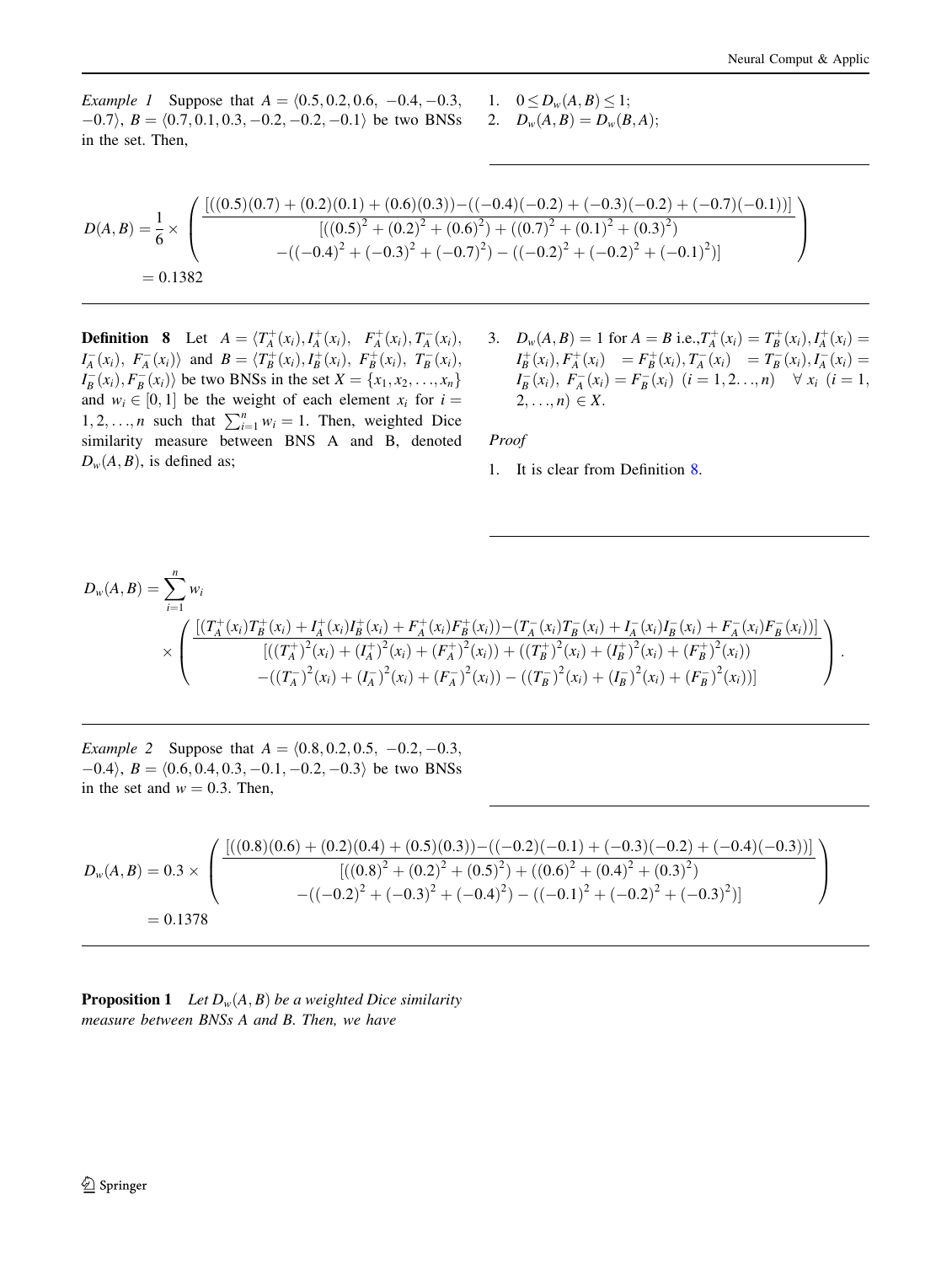$$
D_{w}(A,B) = \sum_{i=1}^{n} w_{i}
$$
  
\n
$$
\times \left( \frac{\left[ (T_{A}^{+}(x_{i})T_{B}^{+}(x_{i}) + I_{A}^{+}(x_{i})I_{B}^{+}(x_{i}) + F_{A}^{+}(x_{i})F_{B}^{+}(x_{i})) - (T_{A}^{-}(x_{i})T_{B}^{-}(x_{i}) + I_{A}^{-}(x_{i})I_{B}^{-}(x_{i}) + F_{A}^{-}(x_{i})F_{B}^{-}(x_{i})) \right]}{\left[ ((T_{A}^{+})^{2}(x_{i}) + (I_{A}^{+})^{2}(x_{i}) + (F_{A}^{+})^{2}(x_{i})) + ((T_{B}^{+})^{2}(x_{i}) + (I_{B}^{+})^{2}(x_{i}) + (F_{B}^{+})^{2}(x_{i})) \right]} - ((T_{A}^{-})^{2}(x_{i}) + (I_{A}^{-})^{2}(x_{i}) + (F_{A}^{-})^{2}(x_{i})) - ((T_{B}^{-})^{2}(x_{i}) + (I_{B}^{-})^{2}(x_{i}) + (F_{B}^{-})^{2}(x_{i})) \right]
$$
  
\n
$$
= \sum_{i=1}^{n} w_{i}
$$
  
\n
$$
\times \left( \frac{\left[ (T_{B}^{+}(x_{i})T_{A}^{+}(x_{i}) + I_{B}^{+}(x_{i})I_{A}^{+}(x_{i}) + F_{B}^{+}(x_{i})F_{A}^{+}(x_{i})) - (T_{B}^{-}(x_{i})T_{A}^{-}(x_{i}) + I_{B}^{-}(x_{i})I_{A}^{-}(x_{i}) + F_{B}^{-}(x_{i})F_{A}^{-}(x_{i})) \right]}{\left[ ((T_{B}^{+})^{2}(x_{i}) + (T_{B}^{+})^{2}(x_{i}) + (F_{B}^{+})^{2}(x_{i})) + ((T_{A}^{+})^{2}(x_{i}) + (I_{A}^{+})^{2}(x_{i}) + (F_{A}^{+})^{2}(x_{i})) \right]} - ((T_{B}^{-})^{2}(x_{i}) + (I_{B}^{-})^{2}(x_{i}) + (F_{B}^{-})^{2}(x_{i})) - ((T_{A}^{-})^{2}(x_{i}) + (I_{A}^{-})^{2}(x_{i}) + (F_{A}^{-})^{2}(x_{i})) \right)
$$
  
\n

3. Since  $T_A^+(x_i) = T_B^+(x_i)$ ,  $T_A^-(x_i) = T_B^-(x_i)$ ,  $T_A^-(x_i) = T_B^-(x_i)$ ,  $T_A^-(x_i) = T_B^-(x_i)$ ,  $T_A^-(x_i) = T_B^-(x_i)$ ,  $T_A^-(x_i) = T_B^-(x_i)$ ,  $T_A^-(x_i) = T_B^-(x_i)$ ,  $T_A^-(x_i) = T_B^-(x_i)$ ,  $T_A^-(x_i) = T_B^-(x_i)$ ,  $T_A^-(x_i) = T_B^-(x_i)$ ,  $T_A^-(x_i) = T_B^-(x_i)$ ,  $T_A$  $D_w(A, B) = 1.$ 

The proof is completed.  $\Box$ 

**Definition 9** Let  $A = \langle T_A^+(x_i), I_A^+(x_i), F_A^+(x_i), T_A^-(x_i), I_A^-(x_i), F_A^-(x_i) \rangle$  and  $B = \langle T_B^+(x_i), I_B^+(x_i), F_B^+(x_i), T_B^-(x_i), I_B^-(x_i) \rangle$  $(x_i)$ ,  $F_B^-(x_i)$  be two BNSs in the set  $X = \{x_1, x_2, ..., x_n\}$ . Then, hybrid vector similarity measure between BNS A and B, denoted  $HybV(A, B)$ , is defined as;

$$
HybV(A,B) = \lambda \frac{1}{n} \sum_{i=1}^{n} \times \left( \frac{\left[ (T_A^+(x_i)T_B^+(x_i) + I_A^+(x_i)I_B^+(x_i) + F_A^+(x_i)F_B^+(x_i)) - (T_A^-(x_i)T_B^-(x_i) + I_A^-(x_i)I_B^-(x_i) + F_A^-(x_i)F_B^-(x_i)) \right]}{2\left[ ((T_A^+)^2(x_i) + (I_A^+)^2(x_i) + (F_A^+)^2(x_i)) + ((T_B^+)^2(x_i) + (I_B^+)^2(x_i) + (F_B^+)^2(x_i)) \right]} \right) \times \left( (T_A^+)^2(x_i) + (T_A^+)^2(x_i) + (T_A^+)^2(x_i) - ((T_B^-)^2(x_i) + (I_B^-)^2(x_i) + (F_B^-)^2(x_i)) \right)
$$
\n
$$
\times \left( \frac{\left[ (T_A^+(x_i)T_B^+(x_i) + I_A^+(x_i)I_B^+(x_i) + F_A^+(x_i)F_B^+(x_i)) - (T_A^-(x_i)T_B^-(x_i) + I_A^-(x_i)I_B^-(x_i) + F_A^-(x_i)F_B^-(x_i)) \right]}{2\left[ \sqrt{(T_A^+)^2(x_i) + (I_A^+)^2(x_i) + (F_A^+)^2(x_i)} \right] \times \sqrt{(T_B^+)^2(x_i) + (I_B^+)^2(x_i) + (F_B^+)^2(x_i)} \right)
$$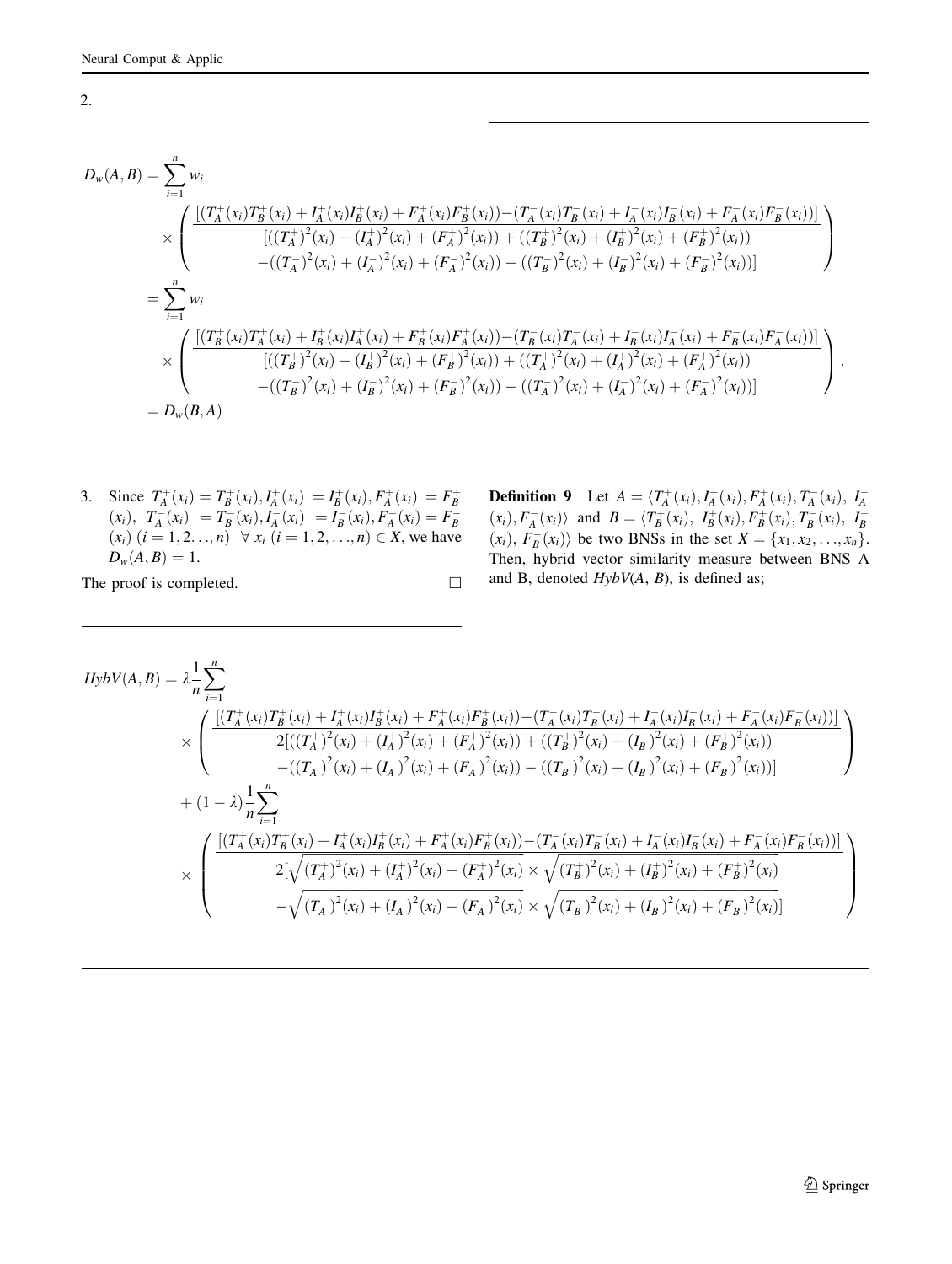<span id="page-5-0"></span>*Example 3* Suppose that  $A = (0.6, 0.3, 0.4, -0.1, -0.3, ...)$  $(0.4)$ ,  $B = (0.5, 0.2, 0.3, -0.4, -0.2, -0.5)$  be two BNSs in the set. Then,

3. 
$$
HybV_w(A, B) = 1 \text{ for } A = B \text{ i.e., } T_A^+(x_i) = T_B^+(x_i),
$$
  
\n
$$
I_A^+(x_i) = I_B^+(x_i), F_A^+(x_i) = F_B^+(x_i), T_A^-(x_i) = T_B^-(x_i),
$$
  
\n
$$
I_A^-(x_i) = I_B^-(x_i), F_A^-(x_i) = F_B^-(x_i)(i = 1, 2, ..., n) \forall x_i
$$
  
\n
$$
(i = 1, 2, ..., n) \in X.
$$

$$
HybV(A,B) = (0.4) \times \frac{1}{6} \times \left( \frac{[((0.6)(0.5) + (0.3)(0.2) + (0.4)(0.3)) - ((-0.1)(-0.4) + (-0.3)(-0.2) + (-0.4)(-0.5))]}{2[((0.6)^2 + (0.3)^2 + (0.4)^2) + ((0.5)^2 + (0.2)^2 + (0.3)^2)} - ((-0.1)^2 + (-0.3)^2 + (-0.4)^2) - ((-0.4)^2 + (-0.2)^2 + (-0.5)^2)] \right) + (1 - (0.4)) \times \frac{1}{6} \times \left( \frac{[((0.6)(0.5) + (0.3)(0.2) + (0.4)(0.3)) - ((-0.1)(-0.4) + (-0.3)(-0.2) + (-0.4)(-0.5))]}{2[\sqrt{((0.6)^2 + (0.3)^2 + (0.4)^2)} \times \sqrt{((0.5)^2 + (0.2)^2 + (0.3)^2})} - \sqrt{((-0.1)^2 + (-0.3)^2 + (-0.4)^2)} \times \sqrt{((-0.4)^2 + (-0.2)^2 + (-0.5)^2)}] \right)
$$
  
= 0.1421

**Definition** 10 Let  $A = \langle T_A^+(x_i), I_A^+(x_i), F_A^+(x_i), T_A^-(x_i),$  $I_A^-(x_i)$ ,  $F_A^-(x_i)$  and  $B = \langle T_B^+(x_i), I_B^+(x_i), F_B^+(x_i), T_B^-(x_i)$ ,  $I_B^-(x_i)$ ,  $F_B^-(x_i)$  be two BNSs in the set  $X = \{x_1, x_2, \ldots, x_n\}$ and  $w_i \in [0, 1]$  be the weight of each element  $x_i$  for  $i =$ 1, 2, ..., *n* such that  $\sum_{i=1}^{n} w_i = 1$ . Then, weighted hybrid vector similarity measure between BNS A and B, denoted  $Hy bV_w(A, B)$ , is defined as;

# 4 BN-multi-criteria decision-making methods

In this section, we introduce applications of weighted similarity measures in multi-criteria decision making problems under bipolar neutrosophic environment.

**Definition 11** [\[36](#page-9-0)] Let  $U = (u_1, u_2, \dots, u_n)$  be a set of alternatives,  $A = (a_1, a_2, \ldots, a_m)$  be the set of attributes,

$$
HybV_{w}(A,B) = \lambda \sum_{i=1}^{n} w_{i}
$$
  
\n
$$
\times \left( \frac{\left[ (T_{A}^{+}(x_{i})T_{B}^{+}(x_{i}) + T_{A}^{+}(x_{i})T_{B}^{+}(x_{i}) + F_{A}^{+}(x_{i})F_{B}^{+}(x_{i})) - (T_{A}^{-}(x_{i})T_{B}^{-}(x_{i}) + T_{A}^{-}(x_{i})T_{B}^{-}(x_{i}) + F_{A}^{-}(x_{i})F_{B}^{-}(x_{i})) \right]}{2\left[ ((T_{A}^{+})^{2}(x_{i}) + (T_{A}^{+})^{2}(x_{i}) + (F_{A}^{+})^{2}(x_{i})) + ((T_{B}^{+})^{2}(x_{i}) + (T_{B}^{+})^{2}(x_{i}) + (F_{B}^{+})^{2}(x_{i})) \right] \right) - ((T_{A}^{-})^{2}(x_{i}) + (T_{A}^{-})^{2}(x_{i})) - ((T_{B}^{-})^{2}(x_{i}) + (T_{B}^{-})^{2}(x_{i}) + (F_{B}^{-})^{2}(x_{i})) \right)
$$
  
\n
$$
+ (1 - \lambda) \sum_{i=1}^{n} w_{i}
$$
  
\n
$$
\times \left( \frac{\left[ (T_{A}^{+}(x_{i})T_{B}^{+}(x_{i}) + T_{A}^{+}(x_{i})T_{B}^{+}(x_{i}) + F_{A}^{+}(x_{i})F_{B}^{+}(x_{i})) - (T_{A}^{-}(x_{i})T_{B}^{-}(x_{i}) + T_{A}^{-}(x_{i})T_{B}^{-}(x_{i}) + F_{A}^{-}(x_{i})F_{B}^{-}(x_{i})) \right]}{2\left[ \sqrt{(T_{A}^{+})^{2}(x_{i}) + (T_{A}^{+})^{2}(x_{i}) + (F_{A}^{+})^{2}(x_{i}) \right] \times \sqrt{(T_{B}^{+})^{2}(x_{i}) + (F_{B}^{+})^{2}(x_{i}) + (F_{B}^{+})^{2}(x_{i})} - \sqrt{(T_{A}^{-})^{2}(x_{i}) + (T_{A}^{-})^{2}(x_{i}) + (F_{A}^{-})^{2}(x_{i}) + (F_{B}^{-})^{2}(x_{i}) + (F_{B}^{-})^{2}(x_{i}) \right)}
$$

**Proposition 2** Let  $Hy bV_w(A, B)$  be a weighted hybrid vector similarity measure between bipolar neutrosophic sets A and B. Then, we have

- 1.  $0 \leq Hy b V_w(A, B) \leq 1;$
- 2.  $HybV_w(A, B) = HybV_w(B, A);$

 $w = (w_1, w_2, \dots, w_n)^T$  be the weight vector of the attributes  $C_j (j = 1, 2, ..., n)$  such that  $w_j \ge 0$  and  $\sum_{j=1}^n = 1$  and  $b_{ij} =$  $\langle T_{ij}^+, I_{ij}^+, F_{ij}^+, T_{ij}^-, I_{ij}^-, F_{ij}^- \rangle$  be the decision matrix whose entries are the rating values of the alternatives. Then,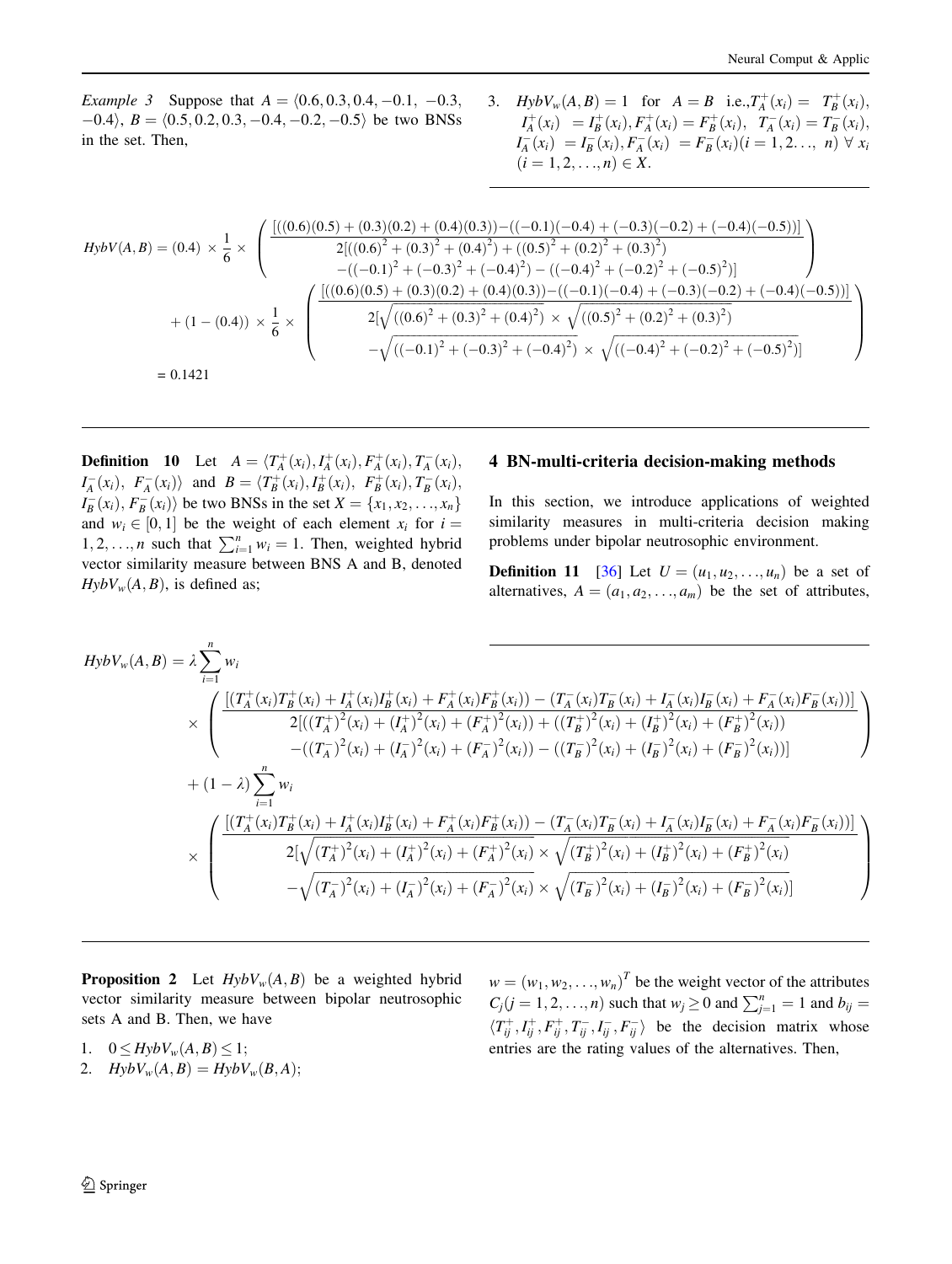$$
[b_{ij}]_{m \times n} = \begin{array}{c} a_1 & a_2 & \cdots & a_n \\ u_1 & b_{11} & b_{12} & \cdots & b_{1n} \\ b_{21} & b_{22} & \cdots & b_{2n} \\ \vdots & \vdots & \vdots & \vdots \\ b_{m1} & b_{m2} & \cdots & b_{mn} \end{array}
$$

is called an NB-multi-attribute decision-making matrix of the decision maker.

#### Algorithm

Step 1 Give the decision–making matrix  $[b_{ij}]_{m \times n}$ ; for decision;

Step 2 Compute the positive ideal (or negative ideal) bipolar neutrosophic solution for  $[b_{ij}]_{m \times n}$ ;

Step 3 Calculate the weighted hybrid vector (or Dice) similarity measure between positive ideal (or negative ideal) bipolar neutrosophic solution  $b_j^*$  and  $b_i = [b_{ij}]_{1 \times n}$ for all  $i = 1, 2, ..., m$  and  $j = 1, 2, ..., n$  as;

$$
HybV_{w}(b_{j}^{*},b_{i}) = \lambda \sum_{j=1}^{n} w_{j}
$$
  
\n
$$
\times \left( \frac{\left[ ((T_{j}^{*})^{+}(T_{ij})^{+} + (I_{j}^{*})^{+}(I_{ij})^{+} + (F_{j}^{*})^{+}(F_{ij})^{+}) - ((T_{j}^{*})^{-}(T_{ij})^{-} + (I_{j}^{*})^{-}(I_{ij})^{-} + (F_{j}^{*})^{-}(F_{ij})^{-}) \right]}{2\left[ ((T_{j}^{*})^{+})^{2} + ((I_{j}^{*})^{+})^{2} + ((F_{j}^{*})^{+})^{2}) + ((T_{ij}^{+})^{2} + (I_{ij}^{+})^{2} + (F_{ij}^{+})^{2}) \right]} - ((T_{j}^{*})^{-})^{2} + ((I_{j}^{*})^{-})^{2} + ((I_{j}^{*})^{-})^{2} + (I_{ij}^{-})^{2} + (I_{ij}^{-})^{2} + (F_{ij}^{-})^{2}) \right]
$$
  
\n
$$
+ (1 - \lambda) \sum_{j=1}^{n} w_{j}
$$
  
\n
$$
\times \left( \frac{\left[ ((T_{j}^{*})^{+}(T_{ij})^{+} + (I_{j}^{*})^{+}(I_{ij})^{+} + (F_{j}^{*})^{+}(F_{ij})^{+}) - (T_{j}^{*})^{-}(T_{ij})^{-} + (I_{j}^{*})^{-}(I_{ij})^{-} + (F_{j}^{*})^{-}(F_{ij})^{-}) \right]}{2[\sqrt{((T_{j}^{*})^{+})^{2} + ((I_{j}^{*})^{+})^{2}} \times \sqrt{(T_{ij}^{+})^{2} + (I_{ij}^{+})^{2} + (F_{ij}^{+})^{2}} - \sqrt{((T_{j}^{*})^{-})^{2} + ((I_{j}^{*})^{-})^{2}} \times \sqrt{(T_{ij}^{-})^{2} + (I_{ij}^{-})^{2} + (F_{ij}^{-})^{2}} \right) (3)
$$

Also; positive ideal bipolar neutrosophic solution  $u^* =$  $(b_1^*, b_2^*, \ldots, b_n^*)$  is the solution of decision matrix  $[b_{ij}]_{m \times n}$ where every component of has the following form:

$$
b_j^* = \langle max_i \{ T_{ij}^+ \}, min_i \{ I_{ij}^+ \}, min_i \{ F_{ij}^+ \}, min_i \{ T_{ij}^- \}, max_i \{ I_{ij}^- \}, max_i \{ F_{ij}^- \} \rangle (j = 1, 2, ..., n)
$$
 (1)

and negative ideal bipolar neutrosophic solution  $\overline{u}^*$  =  $(\overline{b}_1^*, \overline{b}_2^*, \ldots, \overline{b}_n^*)$  is the solution of decision matrix  $[b_{ij}]_{m \times n}$ where every component of has the following form:

$$
\overline{b}_j^* = \langle \min_i \{ T_{ij}^+ \}, \max_i \{ I_{ij}^+ \}, \max_i \{ F_{ij}^+ \}, \max_i \{ T_{ij}^- \},
$$

$$
\min_i \{ I_{ij}^- \}, \min_i \{ F_{ij}^- \} \rangle
$$
(2)

Now we give an algorithm as;

Step 4. Determine the nonincreasing order of  $s_i =$  $HybV_w(b_j^*, b_i)$  and select the best alternative.

Example 4 Let us consider the decision-making problem given in [[41\]](#page-9-0) for bipolar neutrosophic set. ''Global environmental concern is a reality, and an increasing attention is focusing on the green production in various industries. A car company is desirable to select the most appropriate green supplier for one of the key elements in its manufacturing process.'' [\[41](#page-9-0)]. After pre-evaluation, four suppliers(alternatives) are taken into consideration, which are denoted by  $u_1$ ,  $u_2$ ,  $u_3$  and  $u_4$ . Three criteria are considered including  $a_1$  is product quality;  $a_2$  is technology capability;  $a_3$  is pollution control. Assume the weight vector of the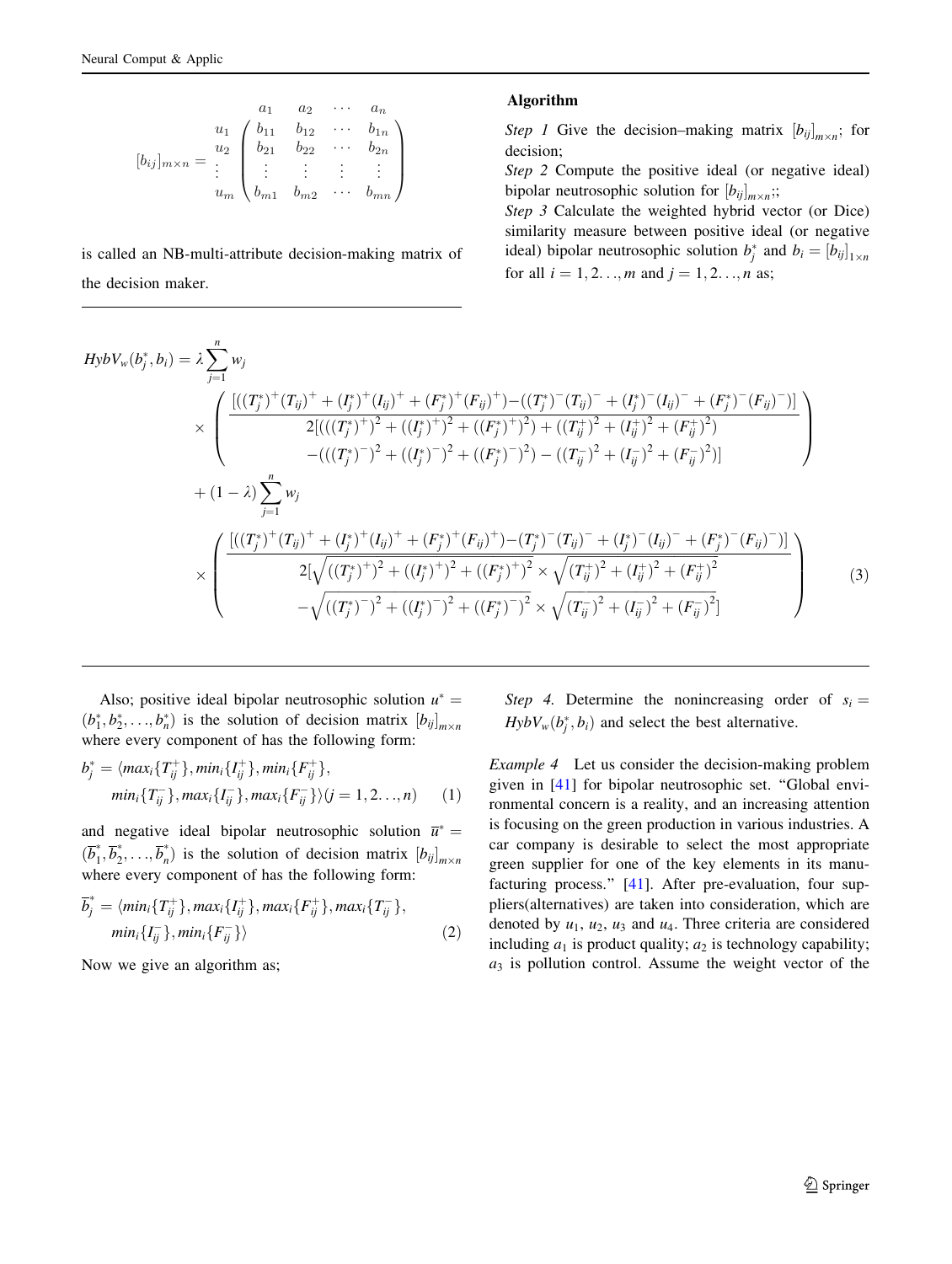<span id="page-7-0"></span>three criteria is  $W = \{w_1, w_2, w_3\}^T = \{0.2, 0.5, 0.3\}^T$ . In order to determine the decision information, an expert has gathered the criteria values for the four possible alternatives under bipolar neutrosophic environment. Then

## Algorithm

*Step 1* The decision–making matrix  $[b_{ij}]_{m \times n}$  is given by a expert as;

decision-making problem with the bipolar neutrosophic information given by Sahin et al. [[36\]](#page-9-0), Deli et al. [[18\]](#page-8-0), Deli and Subas  $[16]$  $[16]$ . Sahin et al.  $[36]$  $[36]$  present a method by using Jaccard vector similarity and weighted Jaccard vector similarity measure and Deli and Subas  $[16]$  $[16]$  present a method by using correlation measure based on multi-criteria decision making for bipolar neutrosophic sets. Also,

```
\sqrt{2}\overline{\mathcal{N}}a_1 a_2 a_3\begin{array}{l} u_1\end{array} \left\{\begin{array}{l} \langle 0.4, 0.5, 0.3, -0.6, -0.4, -0.5\rangle \end{array} \begin{array}{l} \langle 0.6, 0.1, 0.2, -0.4, -0.3, -0.2\rangle \end{array} \begin{array}{l} \langle 0.8, 0.6, 0.5, -0.3, -0.2, -0.1\rangle \\ \langle 0.8, 0.6, 0.5, -0.3, -0.2, -0.4\rangle \end{array}\right.u_2 \begin{bmatrix} \langle 0.6, 0.4, 0.2, -0.4, -0.5, -0.7 \rangle & \langle 0.6, 0.2, 0.3, -0.5, -0.2, -0.3 \rangle & \langle 0.7, 0.4, 0.5, -0.1, -0.3, -0.4 \rangle \\ u_2 \end{bmatrix}u_2 \n\begin{pmatrix} \langle 0.7, 0.2, 0.4, -0.2, -0.6, -0.4 \rangle & \langle 0.9, 0.3, 0.6, -0.2, -0.2, -0.5 \rangle & \langle 0.6, 0.1, 0.5, -0.2, -0.4, -0.6 \rangle \\ u_4 \n\end{pmatrix}(0.8, 0.6, 0.5, -0.5, -0.3, -0.6)\setminus\sqrt{2}
```
Step 2 The positive ideal bipolar neutrosophic solutions for are computed as;  $u^* = \langle 0.8, 0.2, 0.2, -0.6, -0.3, \rangle$  $-0.4$ ;  $\langle 0.9, 0.1, 0.2, -0.5, -0.2, -0.2 \rangle$ ;  $\langle 0.9, 0.1, 0.4,$  $[-0.5, -0.2, -0.1]$ .

Step 3 The weighted hybrid vector similarity measure between positive ideal (or negative ideal) bipolar neutrosophic solution for alternative  $u_i \in U$  are computed and selected the best alternative.

Step 4 Ranking the alternatives (Table 1).

#### 5 Comparative analysis and discussion

In this subsection, a comparative study is presented to show the flexibility and feasibility of the introduced NB-multiattribute decision-making method. Therefore, different methods are used to solve the same NB-multi-attribute Deli et al. [\[18](#page-8-0)] contains two major phrases. The method firstly use score, certainty and accuracy functions to compare the bipolar neutrosophic sets. Secondly, he use bipolar neutrosophic weighted average operator and bipolar neutrosophic weighted geometric operator to aggregate the bipolar neutrosophic information. The ranking results obtained by different methods are summarized in Table [2.](#page-8-0)

In Table [2,](#page-8-0) there are some differences between the ranking results obtained by the methods. The optimal alternative is  $u_3$  obtained by the proposed methods except the result obtained by the method of Deli et al.'s method [\[18](#page-8-0)] and the proposed method  $Hy bV_w$  with  $\lambda = 0.9$ . The reason may be score, certainty and accuracy functions and weighted average operator and bipolar neutrosophic weighted geometric operator in Deli et al.'s method [[18\]](#page-8-0) and parameter  $\lambda$  in the proposed method  $Hy bV_w$ . Generally, the proposed methods can effectively overcome the

| <b>Table 1</b> Results for different<br>values of $\lambda$ | Similarity measure | Values           | Measure value                   | Ranking order                       |
|-------------------------------------------------------------|--------------------|------------------|---------------------------------|-------------------------------------|
|                                                             | $HybV_w(u^*, u_i)$ | $\lambda = 0.25$ | $HybV_w(u^*, u_1) = 0.24683$    | $u_3 \succ u_1 \succ u_4 \succ u_2$ |
|                                                             |                    |                  | $Hy b V_w(u^*, u_2) = 0.117780$ |                                     |
|                                                             |                    |                  | $HybV_w(u^*, u_3) = 0.27833$    |                                     |
|                                                             |                    |                  | $HybV_w(u^*, u_4) = 0.21136$    |                                     |
|                                                             | $HybV_w(u^*, u_i)$ | $\lambda = 0.3$  | $Hy b V_w(u^*, u_1) = 0.27063$  | $u_3 \succ u_1 \succ u_4 \succ u_2$ |
|                                                             |                    |                  | $HybV_w(u^*, u_2) = 0.19497$    |                                     |
|                                                             |                    |                  | $HybV_w(u^*, u_3) = 0.30222$    |                                     |
|                                                             |                    |                  | $HybV_w(u^*, u_4) = 0.22904$    |                                     |
|                                                             | $HybV_w(u^*, u_i)$ | $\lambda = 0.6$  | $Hy b V_w(u^*, u_1) = 0.41342$  | $u_3 \succ u_1 \succ u_4 \succ u_2$ |
|                                                             |                    |                  | $Hy b V_w(u^*, u_2) = 0.29803$  |                                     |
|                                                             |                    |                  | $HybV_w(u^*, u_3) = 0.44555$    |                                     |
|                                                             |                    |                  | $HybV_w(u^*, u_4) = 0.33510$    |                                     |
|                                                             | $HybV_w(u^*, u_i)$ | $\lambda = 0.9$  | $HybV_w(u^*, u_1) = 0.55620$    | $u_1 \succ u_3 \succ u_4 \succ u_2$ |
|                                                             |                    |                  | $HybV_w(u^*, u_2) = 0.40109$    |                                     |
|                                                             |                    |                  | $HybV_w(u^*, u_3) = 0.54313$    |                                     |
|                                                             |                    |                  | $Hy b V_w(u^*, u_4) = 0.44116$  |                                     |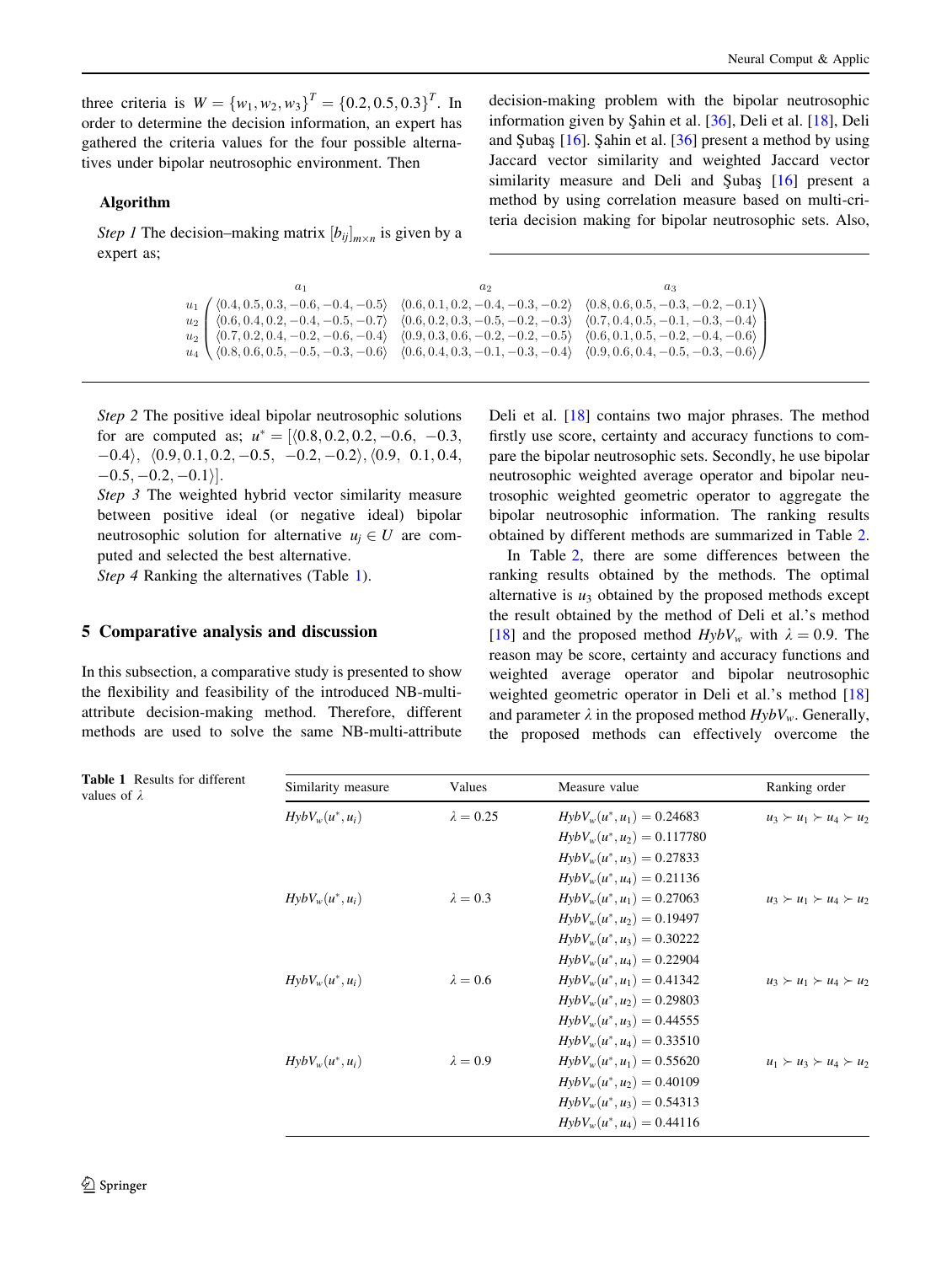<span id="page-8-0"></span>Table 2 The ranking results of different methods

| Methods                                         |                                     | Ranking results                     |
|-------------------------------------------------|-------------------------------------|-------------------------------------|
| The proposed method $Hy bV_w$ with              | $\lambda = 0.25$                    | $u_3 \succ u_1 \succ u_4 \succ u_2$ |
| The proposed method $Hy bV_w$ with              | $\lambda = 0.3$                     | $u_3 \succ u_1 \succ u_4 \succ u_2$ |
| The proposed method $Hv bV_w$ with              | $\lambda = 0.6$                     | $u_3 \succ u_1 \succ u_4 \succ u_2$ |
| The proposed method $Hv bV_w$ with              | $\lambda = 0.9$                     | $u_1 \succ u_3 \succ u_4 \succ u_2$ |
| The proposed method $D_w(u^*, u_i)$             | $u_3 \succ u_1 \succ u_4 \succ u_2$ |                                     |
| Deli and $\mathcal S$ ubas's method [16]        | $u_3 \succ u_1 \succ u_4 \succ u_2$ |                                     |
| Deli et al.'s method $[18]$                     | $u_2 \succ u_3 \succ u_4 \succ u_1$ |                                     |
| Sahin <i>et al.'s</i> method $\lceil 36 \rceil$ |                                     | $u_3 \succ u_4 \succ u_2 \succ u_1$ |
|                                                 |                                     |                                     |

decision-making problems which contain bipolar neutrosophic information. So, we think the proposed methods developed in this paper is more suitable to handle this application example.

# 6 Conclusion

This paper developed a multi-criteria decision-making method for bipolar neutrosophic set is developed based on these given similarity measures. To get the comprehensive values, some similarity measures for bipolar neutrosophic sets such as; Dice similarity measure, weighted Dice similarity measure, Hybrid vector similarity measure and weighted Hybrid vector similarity measure are introduced. In the future, it shall be significant to research some special kinds of bipolar neutrosophic measures.

#### References

- 1. Ali M, Smarandache F (2016) Complex neutrosophic set. Neural Comput Appl 25:1–18
- 2. Ali M, Deli I, Smarandache F (2016) The theory of neutrosophic cubic sets and their applications in pattern recognition. J Intell Fuzzy Syst 30(4):1957–1963
- 3. Atanassov K (1986) Intuitionistic fuzzy sets. Fuzzy Sets Syst 20:87–96
- 4. Athar KA (2014) Neutrosophic multi-criteria decision making method. New Math Nat Comput 10(02):143–162
- 5. Aydoğdu A (2015) On similarity and entropy of single valued neutrosophic sets. Gen Math Notes 29(1):67–74
- 6. Broumi S, Smarandache F (2013) Several similarity measures of neutrosophic sets. Neutro Sophic Sets Syst 1(1):54–62
- 7. Broumi S (2013) Generalized neutrosophic soft set. Int J Comput Scie Eng Inf Technol(IJCSEIT) 3/2:17–30
- 8. Broumi S, Talea M, Bakali A, Smarandache F (2016) Single valued neutrosophic graphs. J New Theory 10:86–101
- 9. Broumi S, Talea M, Bakali A, Smarandache F (2016) On bipolar single valued neutrosophic graphs. J New Theory 11:84–102
- 10. Broumi S, Smarandache F, Talea M, Bakali A (2016) An introduction to bipolar single valued neutrosophic graph theory. Appl Mech Mater 841:184–191
- 11. Broumi S, Bakali A, Talea M, Smarandache F (2016) Isolated single valued neutrosophic graphs. neutrosophic Sets Syst 11:74–78
- 12. Balasubramanian A, Prasad KM, Arjunan K (2015) Bipolar interval valued fuzzy subgroups of a group. Bull Math stat Res 3(3):234–239
- 13. Broumi S, Smarandache F (2013) Several similarity measures of neutrosophic sets. Neutrosophic Sets Syst 1(1):54–62
- 14. Broumi S, Deli I, Smarandache F (2014) Distance and similarity measures of interval neutrosophic soft sets. In: Critical review, center for mathematics of uncertainty, Creighton University, USA, vol 8, pp 14–31
- 15. Broumi S, Deli I (2016) Correlation measure for neutrosophic refined sets and its application in medical diagnosis. Palest J Math 5(1):135–143
- 16. Deli I, Subas YA (2016) Multiple criteria decision making method on single valued bipolar neutrosophic set based on correlation coefficient similarity measure. In: International conference on mathematics and mathematics education (ICMME-2016), Frat University, May 12–14, Elazg, Turkey
- 17. Chen J, Li S, Ma S, Wang X (2014) m-Polar fuzzy sets: an extension of bipolar fuzzy sets. Sci World J. doi[:10.1155/2014/](http://dx.doi.org/10.1155/2014/416530) [416530](http://dx.doi.org/10.1155/2014/416530)
- 18. Deli I, Ali M, Smarandache F (2015) Bipolar neutrosophic sets and their application based on multi-criteria decision making problems. In: 2015 International conference on advanced mechatronic systems (ICAMechS). IEEE.(2015, August), pp 249–254
- 19. Deli I, Broumi S (2015) Neutrosophic soft matrices and NSMdecision making. J Intell Fuzzy Syst 28:2233–2241
- 20. Karaaslan F (2016) Correlation coefficient between possibility neutrosophic soft sets. Math Sci Lett 5(1):71–74
- 21. Lee KM (2000) Bipolar-valued fuzzy sets and their operations. In: Proceedings of international conference on intelligent technologies, Bangkok, Thailand, pp 307–312
- 22. Lee KJ (2009) Bipolar fuzzy subalgebras and bipolar fuzzy ideals of BCK/BCI-algebras. Bull Malays Math Sci Soc 32(3):361–373
- 23. Ma YX, Wang JQ, Wang J, Wu XH (2016) An interval neutrosophic linguistic multi-criteria group decision–making method and its application in selecting medical treatment options. Neural Comput Appl. doi:[10.1007/s00521-016-2203-1](http://dx.doi.org/10.1007/s00521-016-2203-1)
- 24. Maji PK (2013) Neutrosophic soft set. Ann Fuzzy Math Inf 5(1):157–168
- 25. Majumder SK (2012) Bipolar valued fuzzy sets in -semigroups. Math Aeterna 2(3):203–213
- 26. Majumdar P, Smanata SK (2014) On similarity and entropy of neutrosophic sets. J Intell Fuzzy Syst 26(3):1245–1252
- 27. Mondal K, Pramanik S (2015) Neutrosophic tangent similarity measure and its application to multiple attribute decision making. Neutrosophic Sets Syst 9:85–92
- 28. Mukherjee A, Sarkar S (2014) Several similarity measures of neutrosophic soft sets and its application in real life problems. Ann Pure Appl Math 7(1):1–6
- 29. Pramanik S, Biswas P, Giri BC (2015) Hybrid vector similarity measures and their applications to multi-attribute decision making under neutrosophic environment. Neural Comput Appl 1–14. doi:[10.1007/s00521-015-2125-3](http://dx.doi.org/10.1007/s00521-015-2125-3)
- 30. Pramanik S, Mondal K (2015) Cosine similarity measure of rough neutrosophic sets and its application in medical diagnosis. Global J Adv Res 2(1):212–220
- 31. Peng JJ, Wang JQ, Zhang HY, Chen XH (2014) An outranking approach for multi-criteria decision–making problems with simplified neutrosophic sets. Appl Soft Comput 25:336–346
- 32. Smarandache F (1998) A unifying field in logics neutrosophy: neutrosophic probability, set and logic. American Research Press, Rehoboth